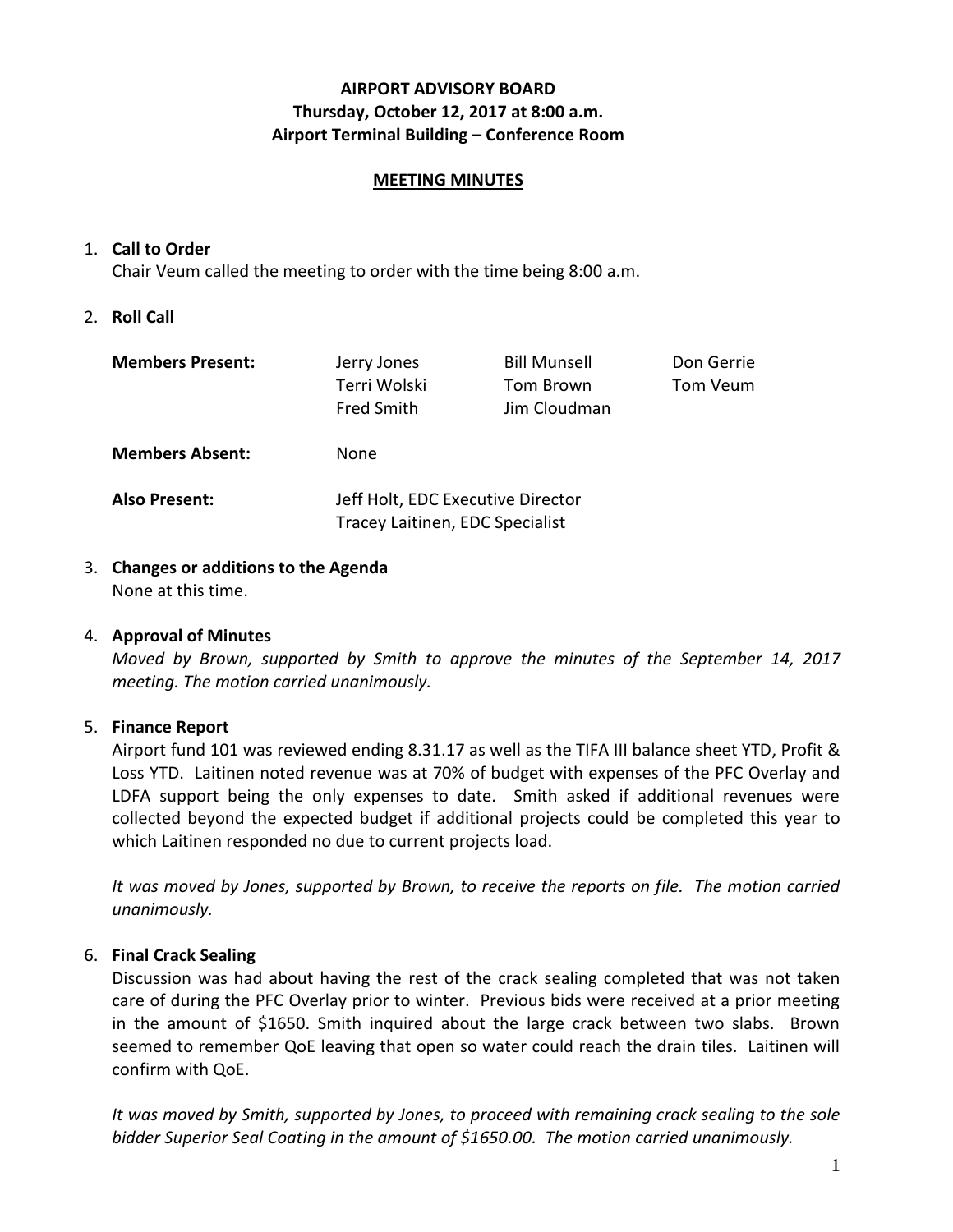## 7. **Report of Activities**

Brown reported that fuel sales and traffic were on par for last month. Airport staff are working on improving the tracking system for traffic to get accurate counts and are reviewing the cameras for nighttime traffic. Brown reported that the current medical helicopter has been down for repairs and that the actual unit that will be located at Sanderson Field should be arriving soon. Invoicing Med-Trans was discussed and Laitinen will send one out today for Sept and Oct.

### 8. **Old Business.**

### **a. PFC Overlay recap**

Holt noted that the final project close out meeting will be held at the terminal on November 1<sup>st</sup> at 10am. Brown reported that the State Airport Inspector reviewed the project and was pleased. The inspection revealed that some additional trees may need to be cut/trimmed on the East side of the Business Spur as they are encroaching on the clear approach. Brown and Laitinen will work together to get the information from the inspector and follow up with the proper City departments.

### **b. Open House/Movie feedback**

Everyone agreed the event went well and that the organizations that brought equipment were pleased with the community interaction. Soo Pilots anticipates hosting the event in 2018. Brown reported that the color tour promotion was pulled due to lack of planes but still produced 17 flights for 39 happy customers.

### **c. Capital Improvement update – current year**

| Laitinen reported on the status of each project:      |          |
|-------------------------------------------------------|----------|
| EDC 1 Air Industrial Park Research & Marketing        | 50% con  |
| <b>EDC 2 Airport Renovation</b>                       | Researcl |
| <b>EDC 3 Airport Lighting</b>                         | 80% con  |
| <b>EDC 4 Airport Parallel Taxiway Reconstruction</b>  | Design J |
| EDC 5 Industrial Park Research & Marketing            | Not star |
| <b>EDC 6 Incubator Office Renovation</b>              | Researcl |
| EDC 7 Industrial Incubator Parking Lot Reconstruction | On Hold  |
| EDC 8 Free Trade Zone Revitalization                  | On Hold  |
| <b>EDC 9 Airport Runway PFC Overlay</b>               | Complet  |

50% complete Research phase 80% complete Design July 2018 Not started yet Research phase Complete

# **d. Delta Sky magazine ad proof**

Laitinen passed around a current draft for the group to review. Smith and Brown agreed that KANJ should be used instead of ANJ. Holt and Brown should expect a call soon from a writer to get editorial content to go with the advertisement. Deadline is October 26<sup>th</sup>.

### **e. AVFuel Seminar**

Brown just came back from a 2-day seminar to learn more about appropriate fuel testing measures and safety updates. With the new medical helicopter agreement, more testing is required. Brown noted that the State Airport Inspector recommended he attend as well. Additional testing kits will be required and just one kit is \$3500 new. Brown is researching the additional kits and will come back with a cost at the next meeting. Brown also noted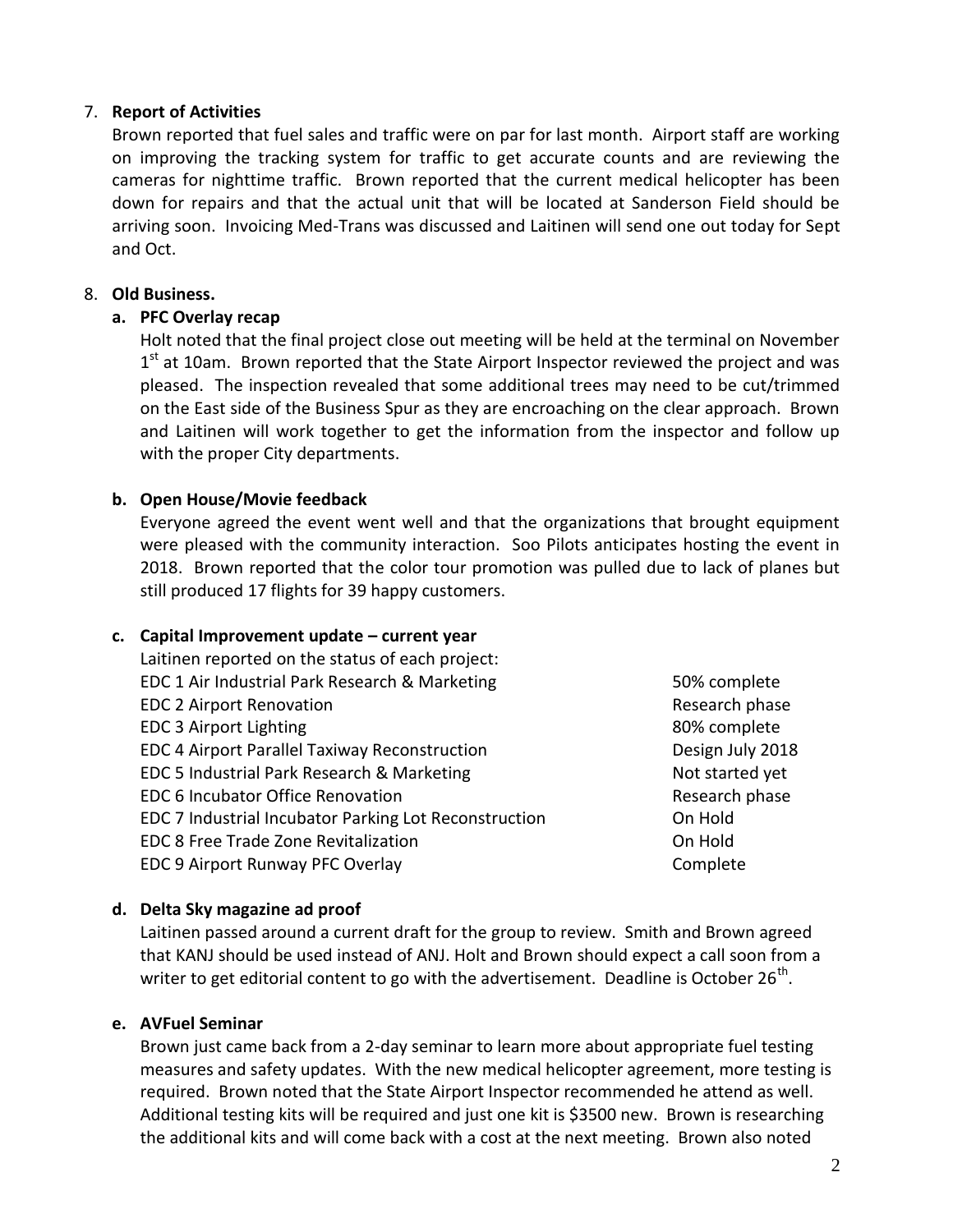that the current fuel filters will need to be changed to meet regulations. Veum inquired on the frequency of the new testing to which Brown replied, daily, weekly and monthly. Brown sumps the tanks every day and removes 1-2 quarts of fuel. Brown also reported that now before a fuel truck fills the tanks, he performs tests on the tanker before we accept delivery. Brown also received additional certification in fire safety at this seminar. Gerrie inquired about recycling the dumped fuel to which Brown responded that it is kept in 55 gallon drums and recycled to save costs. Brown noted that if there is any issue with an aircraft, the first thing the FAA does is test the fuel. Brown also took the airport manager's test when the State Inspector was on site and passed.

### **f. Winter meeting w MDOT AERO**

Laitinen is working on setting up a date for late November, early December for a team to travel to Lansing.

### **g. Annual MDOT licensing**

Laitinen reported that this is complete and paid in full.

### 9. **New Business**

### **a. 2018-2024 Capital Improvement Plan**

Laitinen and Holt reviewed each plan noting that QoE and MDOT AERO have given their input on:

| 8 Unit T-Hangar w taxilanes         | 2023-2024 | \$646,000  | no grant funds            |
|-------------------------------------|-----------|------------|---------------------------|
| Airport reno Phase II               | 2020-2021 | \$30,000   | <b>TIFAIII</b>            |
| LED upgrade taxiway                 | 2022-2023 | \$334,000  | 90% MDOT AERO             |
| Wetland Mit, Design, Taxiway        | 2020-2021 | \$260,000+ | 90% MDOT AERO             |
| <b>Parallel Taxi Reconstruction</b> | 2018-2019 | \$645,000  | 90% MDOT AERO             |
| Seaplane Base                       | 2022-2023 | \$100,000  | no grant funds            |
| <b>Wildlife Fence</b>               | 2023-2024 | \$652,000  | 90% MDOT AERO             |
| <b>Addt to Smartzone</b>            | 2020-2021 | \$550,000  | potential for grant funds |
| 14 <sup>th</sup> Ave Extension      | 2020-2021 | \$700,000  | potential for grant funds |
| Free Trade Zone                     | 2019-2020 | \$20,000   | potential for grant funds |
| Incubator lot                       | 2020-2021 | \$200,000  | potential for grant funds |
| <b>Industrial Park Mkt</b>          | 2019-2020 | \$10,000   | Incubator                 |
| Spec building                       | 2022-2023 | \$450,000  | potential for grant funds |

### **b. Soo Pilot's holiday dinner**

Brown reported that the dinner would be on Monday, December 11<sup>th</sup> at the CC Hall.

### **c. 2018 Meeting dates**

Laitinen included the list of 2018 meeting dates in the packet.

### **d. Chamber Economic Luncheon**

Laitinen included the flyer and Holt encouraged those present to attend.

### 10**. Status Reports**

TIFA III has not met, an ERA summary, and EDC minutes were attached.